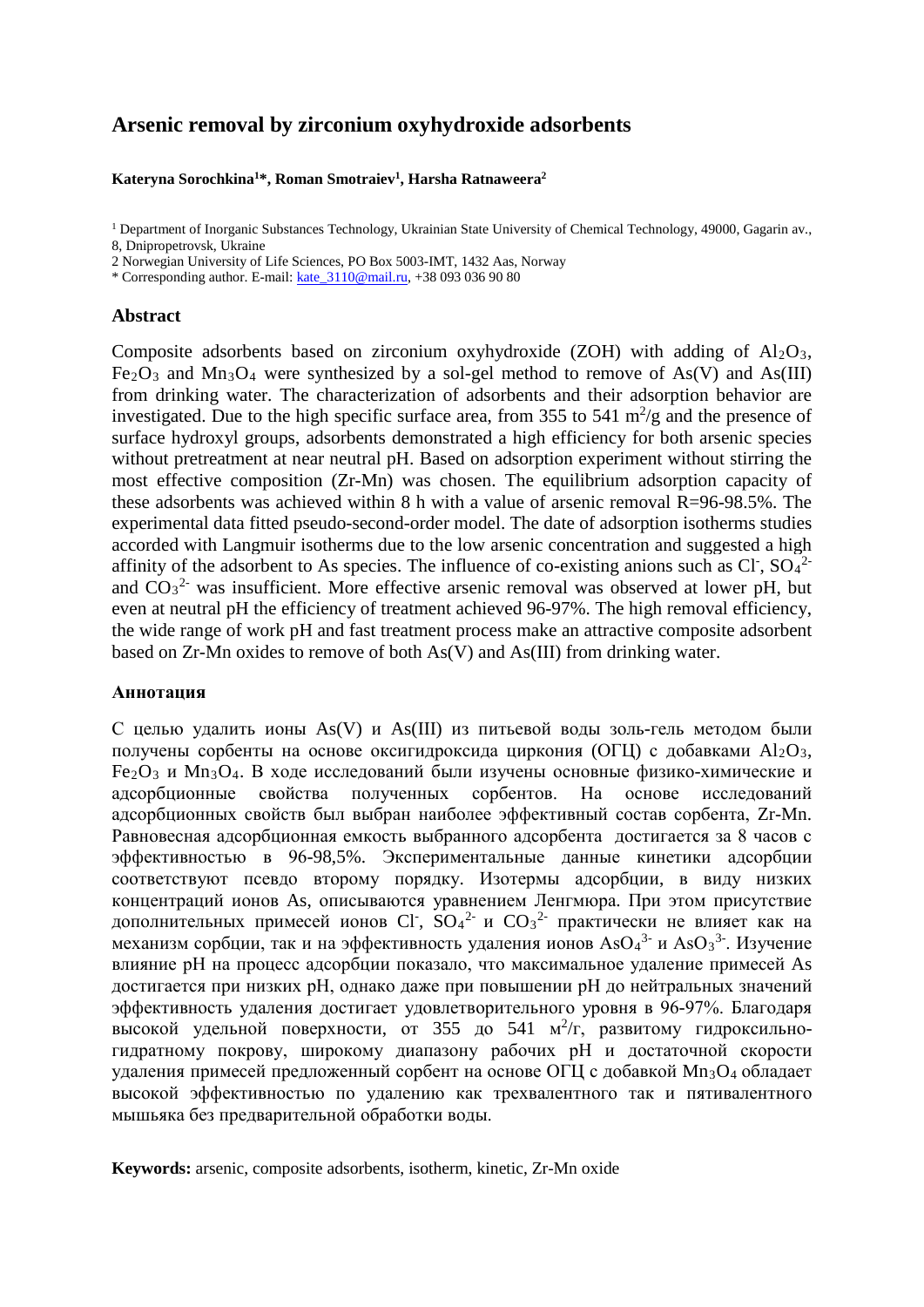# **Introduction**

Arsenic compounds are highly toxic and can be found in sources of groundwater and drinking water. In natural water they exists in two predominant forms As(V) and As(III), but trivalent arsenic is about 60 times more toxic and difficult to remove without pretreatment than oxidized pentavalent state (Jain  $\&$  Ali, 2000). Many countries of the world face a health risk due to the arsenic contamination in the water, but for developing countries, such as Bangladesh, Chile, India, Argentina etc., this problem is more actual because of a lack or an insufficiency of water treatment (Mandal, 2002). While acute minimal lethal dose of arsenic in adults is estimated to be 70 to 200 mg or 1 mg/kg/day, the highest concentration of As in this region ranges from 0.1 to 3 mg/l (Dart, 2004). According to the National Academy of Sciences, even small amount of arsenic in drinking water causes different types of cancer, serious skin and heart problems (Fawell & Mascarenhas, 2011). To address health problems, the World Health Organization (WHO) and US Environmental Protection Agency (USEPA) made the maximum contamination level of As in drinking water less, from 50 to 10 μg/l. The stricter requirements have prompted a series of investigations to develop cost-effective arsenic treatment technology. Arsenic can be removed from drinking water by different treatment process as oxidation, coagulation, filtration, reverse osmosis, biological treatment, ion exchange and adsorption (Mólgora, Domínguez, Avila, Drogui, & Buelna, 2013; Mondal et al., 2014; Katsoyiannis & Zouboulis, 2004; Daus, Wennrich, & Weiss, 2004). However, many of them have significant drawbacks, such as the insufficient cleaning, a need of pretreatments, a multistage character, the high construction and service cost (Fauskrud, 2013). Adsorption technology is one of the most promising methods to remove arsenic because it can be used not only at the pilot scale, but also in households (Yang et al., 2014). At the same time, some adsorbents remove both three and pentavalent state without pretreatment that makes this technology more cost-effective (Huang, Yang, & Keller, 2014). As sorbents for arsenic removal are often used an activated carbon (Arcibar-Orozco, Josue, Rios-Hurtado, & Rangel-Mendez, 2014), metals oxides (Mohan & Pittman, 2007) and natural solids (Elizalde-González, Mattusch, Einicke, & Wennrich, 2001). Metal oxide adsorbents mainly include activated alumina, iron oxides, zirconium oxides, titanium oxides, cerium oxides, and so on. Generally, the high surface area and specific affinity for arsenic adsorption are the main factors to determine the efficiency of the treatment process (Chen et al., 2014). However, metal oxides as adsorbents are not used in their pure form due to the low chemical stability, selectivity to As (III) ions or a high price.

Zirconium oxide/oxyhydroxide always was attractive for scientist as adsorbent material. It has a unique selectivity towards multivalent anions (such as phosphates, arsenates, arsenites, etc). This behavior is explained by the presence of hydroxyl ions and water molecules in the hydrated form of zirconium, which take part in ligand substitution with arsenic (Sun, Hu, & Qu, 2013). Furthermore, zirconium oxide is non-toxic and insoluble material with unique chemical stability and good resistance to attack by acids, alkalis, oxidants and reductants (Cui, Su, Li, Gao, & Shang, 2013). However, the high cost of zirconium oxide adsorbents can cause the problem for their use in developing countries. Thus, to decrease adsorbent price and keep excellent adsorption and physicochemical properties, many scientists have proposed to synthesize the binary oxides adsorbents based on high-effective  $ZrO<sub>2</sub>$  and low-cost Fe<sub>2</sub>O<sub>3</sub>,  $Al_2O_3$  or  $Mn_3O_4$ . In the present work, composite adsorbents based on Zr-Al, Zr-Al-Fe and Zr-Mn oxides were prepared by sol-gel method, which enables to obtain a homogeneous mixture of metal hydroxides and a nanostructred material after gelation process (Chepurna, Smotraev, Kanibolotsky, & Strelko, 2011). The adsorbents were characterized and investigated for their arsenic adsorption behavior from drinking water. The results showed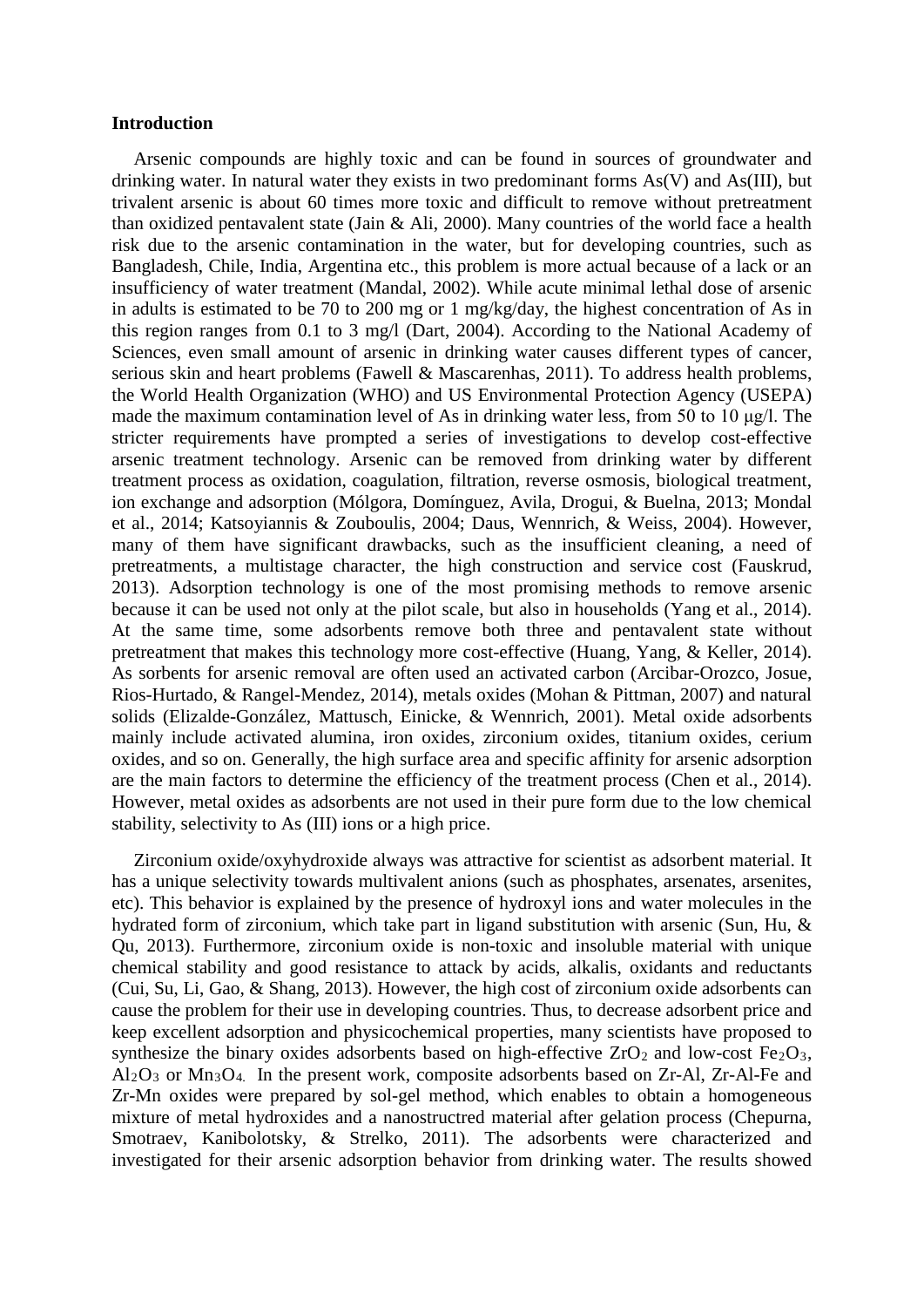high removal efficiency for both As(III) and As(V) with Zr-Mn adsorbent under stirring and medium efficiency for all adsorbents without mixing.

## **Experimental**

## **Chemicals and analysis**

The following chemicals were used in this research. Zirconium oxychloride (ZrOCl2∙8H2O) was obtained from Volnogorsk Metallurgical Plant (Dnepropetrovsk region, Ukraine). Iron(III) chloride, Aluminium(III) chloride, Manganese(II) chloride and urea  $(CO(NH<sub>2</sub>)<sub>2</sub>$  were purchased from Reagent (Dnepropetrovsk, Ukraine). The arsenic solutions used were mixed at IPM laboratory to a concentration of 4 g/L. The initial arsenic solution was prepared by dissolving Sodium arsenate (Na2HAsO4∙7H2O, 98%) and Sodium arsenite  $(Na<sub>2</sub>AsO<sub>2</sub>,100%)$  (VWR international, Germany) into deionized water. The working solution of As(III) and As(V) was obtained by mixing initial solutions with tap water. The pH was adjusted by Hydrochloric acid (HCl) and Sodium hydroxide (NaOH). The concentration of both arsenic forms was estimated by a laboratory technician using an Inductively Coupled Plasma Mass Spectrometer (Agilent 8800 ICP-MS in oxygen reaction mode) (IPM Department, NMBU, Norway). As  $(III)$  and As $(V)$  were separated with strong base anion exchange resin (AER) (Dowex 21K XLT Resin). A sample (150-250 ml) passed through the AER, As (V) was adsorbed by resin, and As (III) remained in the water. Samples were taken and analyzed concentration of arsenic before (total As) and after the AER (As(III)), the difference between them  $-$  As(V).

## **Adsorbents preparation**

Adsorbents were prepared by sol-gel method during homogeneous hydrolysis of urea with mixed metal solution. Initial solutions of metal salt with concentration  $C(Me^{n+})=0.75$  mol/l were mixed at molar ratio: Zr:Al=3:1 (Zr-Al), (Zr:Al):Fe=(1:3):0,4 (Zr-Al-Fe) and Zr:Mn=10:1 (Zr-Mn). The resulted mixture was heated to  $100^{\circ}$ C in the presence of urea at molar ratio Me: $CO(NH_2)_2=1:3$ . The obtained sol was dropped into the dual-layer solution (oil and alkali) to form the gel structure of wet adsorbents. The metal hydroxide spheres were washed with deionized water and dried at 20°C for 24 h (Sorochkina & Smotraiev, 2011).

# **Adsorbents characterization**

The elemental contents were analyzed by X-ray diffraction (XRD). Diffraction patterns were obtained on the X-ray diffractometer DRON-2 (USSR) in a monochromatic  $Cu$ -K<sub>a</sub> radiation with a wavelength I = 1.54056 Å. Infrared spectra were collected within range of 400 and 4000 cm-1 at room temperature on IR spectrophotometer Spektrum BX (Germany). The specific surface area and pore-size distribution were measured by water adsorption experiments using the BET method (Sorochkina & Smotraiev, 2013).

## **Batch adsorption experiments**

Arsenic solutions were freshly prepared by diluting initial As(III) and As(V) solution with tap water. The effect of composition, adsorbent dosage, a contact time and solution pH was investigated. In the experiment to investigate the effect of composition on arsenic adsorption, various amounts of adsorbents in the range of 0.2-1 g were added to 250 ml arsenic solution with concentration As(III)=56 μg L<sup>-1</sup> and As(V)=54 μg L<sup>-1</sup> without pH adjustment and shaken on 24 hr. For adsorbent, which showed better efficiency to remove arsenic without mixing, the optimal dosage for arsenic removal under stirring was determined. For it the amount of adsorbent from 0.05 to 0.3 g was mixed with arsenic solution during 18 hr. Kinetic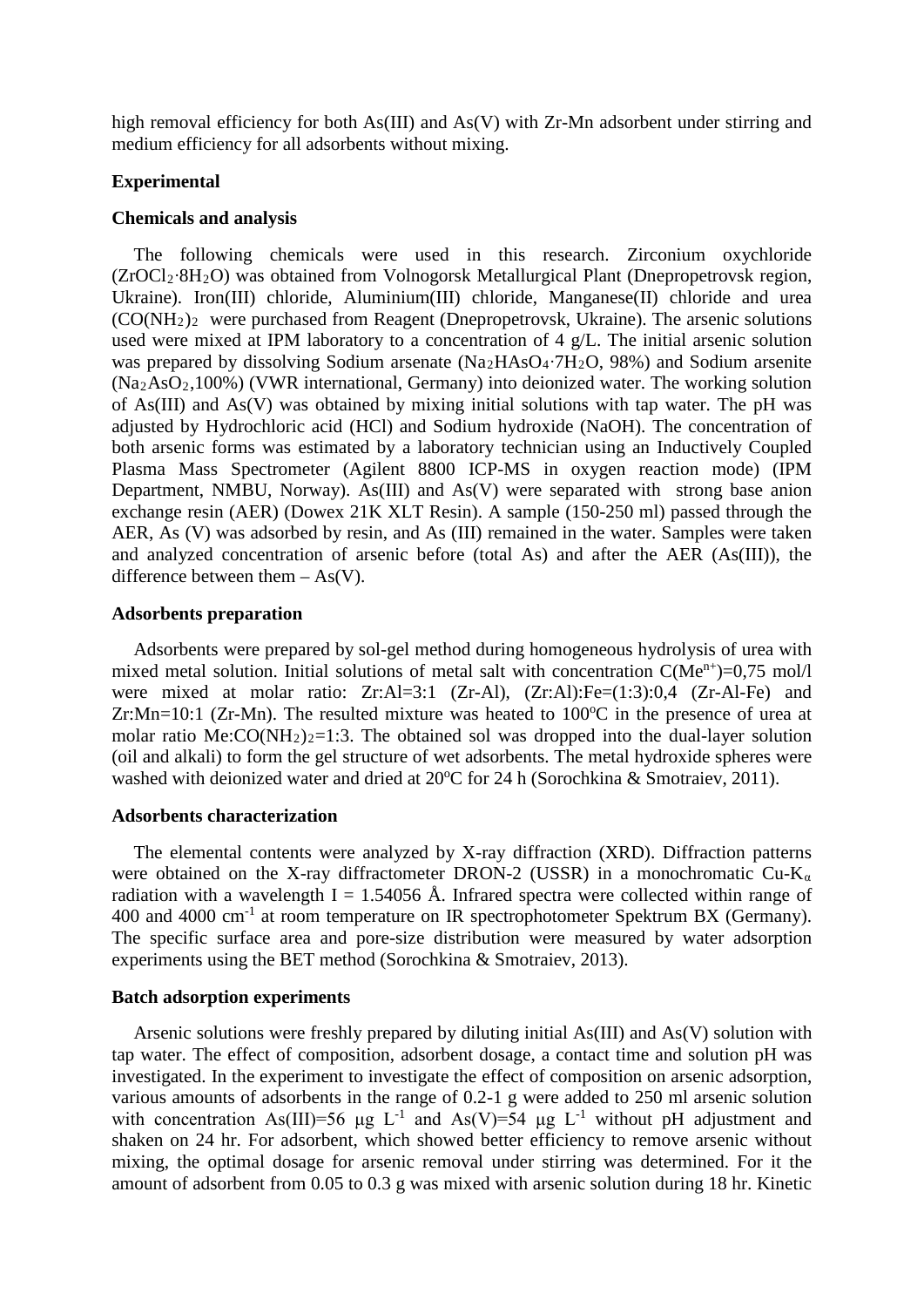experiment was conducted to determine the contact time required to reach equilibrium. Adsorption was carried out under stirring in closed glass bottles filled 250 ml arsenic solution with predetermine mass of adsorbent (m=0.05 g). The contact time was varied from 0 to 18 hr. To determine of adsorption isotherms, 250 ml of arsenic solution with initial total arsenic concentration from 100 to 350  $\mu g L^{-1}$  was shaken with 0.05 g of adsorbent during 18 hr, the pH of solution was adjusted around 7.8±0.2 by adding HCl or NaOH. In the pH study, HCl or NaOH was added to arsenic solution of a known initial concentration to set up initial pH value in the range from 4 to 10. In order to estimate the effect of co-existing anions, the arsenic solution with total arsenic concentration  $C(As)=100-350 \mu g L^{-1}$  and concentration of anion  $C(An^n)$ =1mmol L<sup>-1</sup> was shacked with 0.05 g of adsorbents during 18 hr.

# **Results and Discussion**

## **Characterization of the synthesized adsorbents**

In order to identify the crystalline structure of the sorbents, XRD studies were made. The results indicate that most of  $ZrO<sub>2</sub>$  particles are amorphous, and crystalline structures could be observed only on  $Mn_3O_4$  and  $Fe_2O_3$ . The presence of hydroxyl ions (OH) and water molecules on the metal oxide surface, which can act as adsorption sites, has a great effect on the adsorption properties. The stretching vibration of functional OH groups that forms wide band at 3000–3600 cm<sup>-1</sup> shows peak about 3400 cm<sup>-1</sup>, which attributes Brønsted acid centers. The band at  $\sim$ 1640 cm<sup>-1</sup> is assigned to the hydroxyl deformation mode of water molecules and indicates the presence of physicosorbed water on the binary oxides (Xu et al., 2013). Other two peaks around 1530 and 1335 cm<sup>-1</sup> correspond to terminal and bridging OH groups, respectively. The small wide peak at 540 cm<sup>−</sup><sup>1</sup> shows the presence of Al-O vibration which can act as the additional adsorption center. Their specific surface area as presented in the Table 1 is higher than most  $Zr(IV)$  oxide adsorbents used in the removal of As(III) and As(V) (Zheng, Lim, & Chen, 2009; Cui, Li, Gao, & Shang, 2012; Xu et al., 2013). Most pores are micropores and their size is widely distributed from 3 to 16 Å. Thus, adsorbents created by the sol-gel synthesis have a large surface area which is beneficial for its adsorption capability.

| <b>Adsorbents</b> | $m^2/g$<br>◡ | $\text{cm}^3/\text{g}$ | $r$ <sub>dominant</sub> , $A$ | $r$ medium, $A$ |
|-------------------|--------------|------------------------|-------------------------------|-----------------|
| $Zr-Al$           | 536.88       |                        | 0.40                          |                 |
| $Zr-Al-Fe$        | 541.46       | ن کے بے ر              |                               | 15 99           |
| $Zr-Mn$           | 355.70       |                        | 3.40                          | 7.85            |

**Table 1** Results of BET measurements for composite adsorbents based on ZOH

# **Determination of optimal adsorbent composition**

To determine the optimal composition, three different adsorbents were tested for removal of As(III) and As(V) without stirring as shown in Fig. 1. For the same initial arsenic concentration and adsorbent concentration, the Zr-Al composition has lowest removal efficiency for total As, about 25%. With Fe(III), the adsorption capacity was slightly improved to 30% for removal of total arsenic. The most effective to treat water from arsenic contaminants is Zr-Mn composition adsorbents, especially to remove As(III) state. Even without mixing it adsorbs 37% of total As, 44% of As(III) and 27% of As(V). This behavior can be explained by the fact that manganese oxides are used as the oxidizing agent (Shan & Tong, 2013). The Zr-Mn adsorbent, according to the data X-ray studies, contains  $Mn_3O_4$ (MnO∙Mn2O3) which increase efficiency of removal As(III) due to oxidizing this state to As(V) and adsorption on the porous ZOH. Based on the adsorption study results the Zr-Mn composite adsorbent was chosen for the further experiments.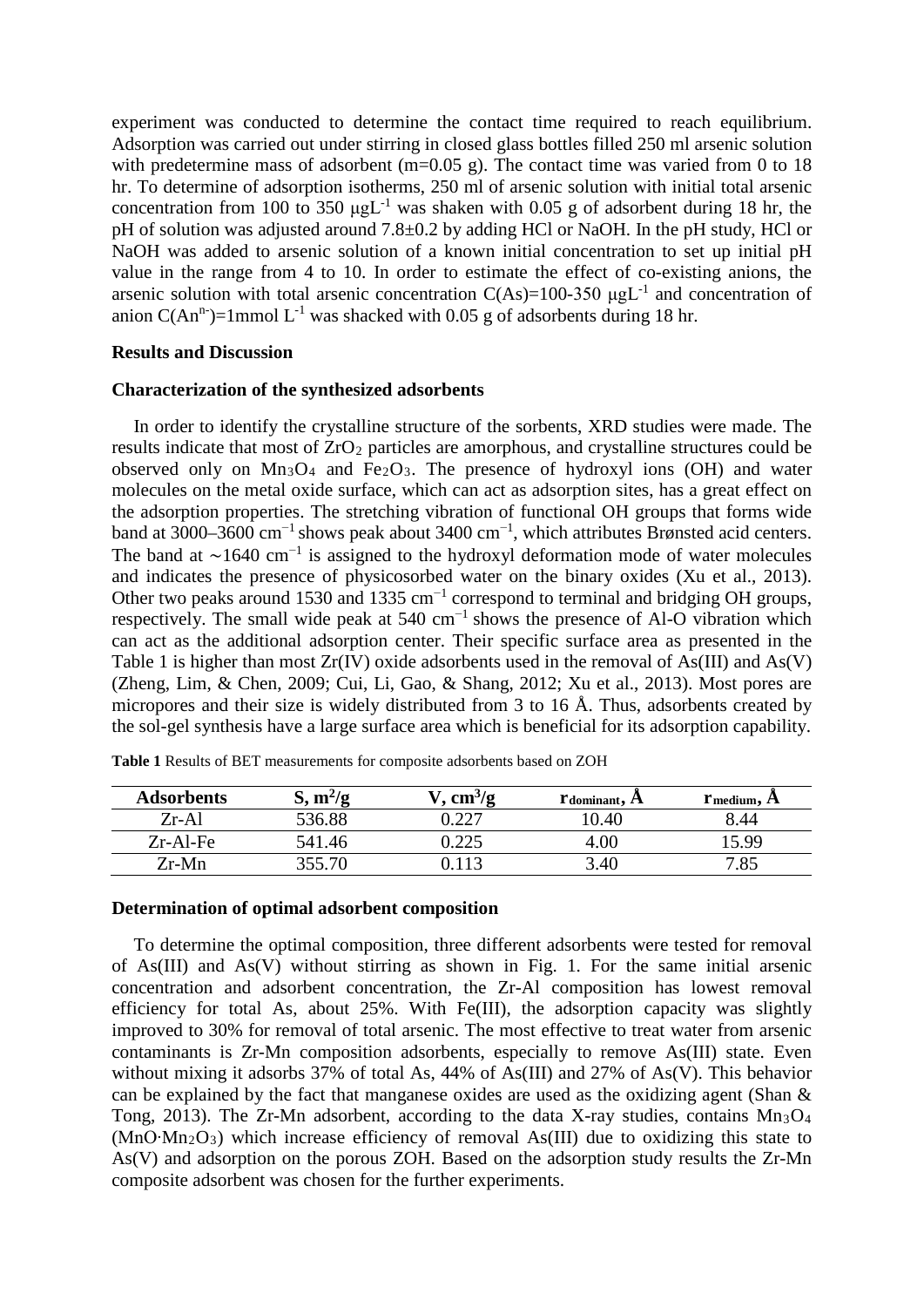## **Effect of Zr-Mn adsorbent dose**

The adsorbent dose has the most significant impact on the adsorption process. To establish the optimal dosage of adsorbent for the treatment process, the removal efficiencies for both arsenic states were determined by different Zr-Mn mass under mixing (Fig. 2).



Figure 1 Comparative study of arsenic removal by different adsorbent compositions (initial As(III)=56 μg L<sup>-1</sup> and As(V)=54 μg L<sup>-1</sup>, without stirring, 18 h): (1) Zr-Al, (2) Zr-Al-Fe, (3) Zr-Mn

**Figure 2** Effect of adsorbent dosage on the arsenic removal efficiency by Zr-Mn adsorbents (initial As(III)=52  $\mu$ g L<sup>-1</sup> and As(V)=63  $\mu$ g L<sup>-1</sup>, with stirring, duration18 h): (1) As(III), (2) As(V)

It was found that the As removal increased sharply to 97.5% with adsorbent doses 0.05 g, (compared to 37% and 1 g for previously test) and and then grew insignificantly for both As(III) and As(V). Such removal rate corresponds with As concentration less than 5  $\mu$ g/L, which satisfies WHO requirements. According to this the adsorbent dosage for further study was set up as 0.05 g. The low effective dosage of adsorbents indicates the presence of a large number of active sites on the adsorbent surface that positively identifies this sorbent compared to other. The mixing process improved a diffusion of As ions to the adsorbent and into the adsorbent pore volume, thus the chemical reaction is limiting all adsorption process

## **Kinetic of arsenic removal by Zr-Mn adsorbent**

The kinetics of ions removal is one most important characteristic in adsorption that determines not only efficiency but also the cost of the treatment process. Hence, in the presence study, the kinetic characteristics of arsenic removal were defined to understand the adsorption behavior the Zr-Mn.



**Figure 3** Arsenic removal rate versus time by Zr-Mn (initial As(III)=55 μg L<sup>-1</sup> and As(V)=65 μg L<sup>-1</sup>, with stirring, adsorbent dosage 0.05 g, duration18 h): (1) As(III), (2) As(V)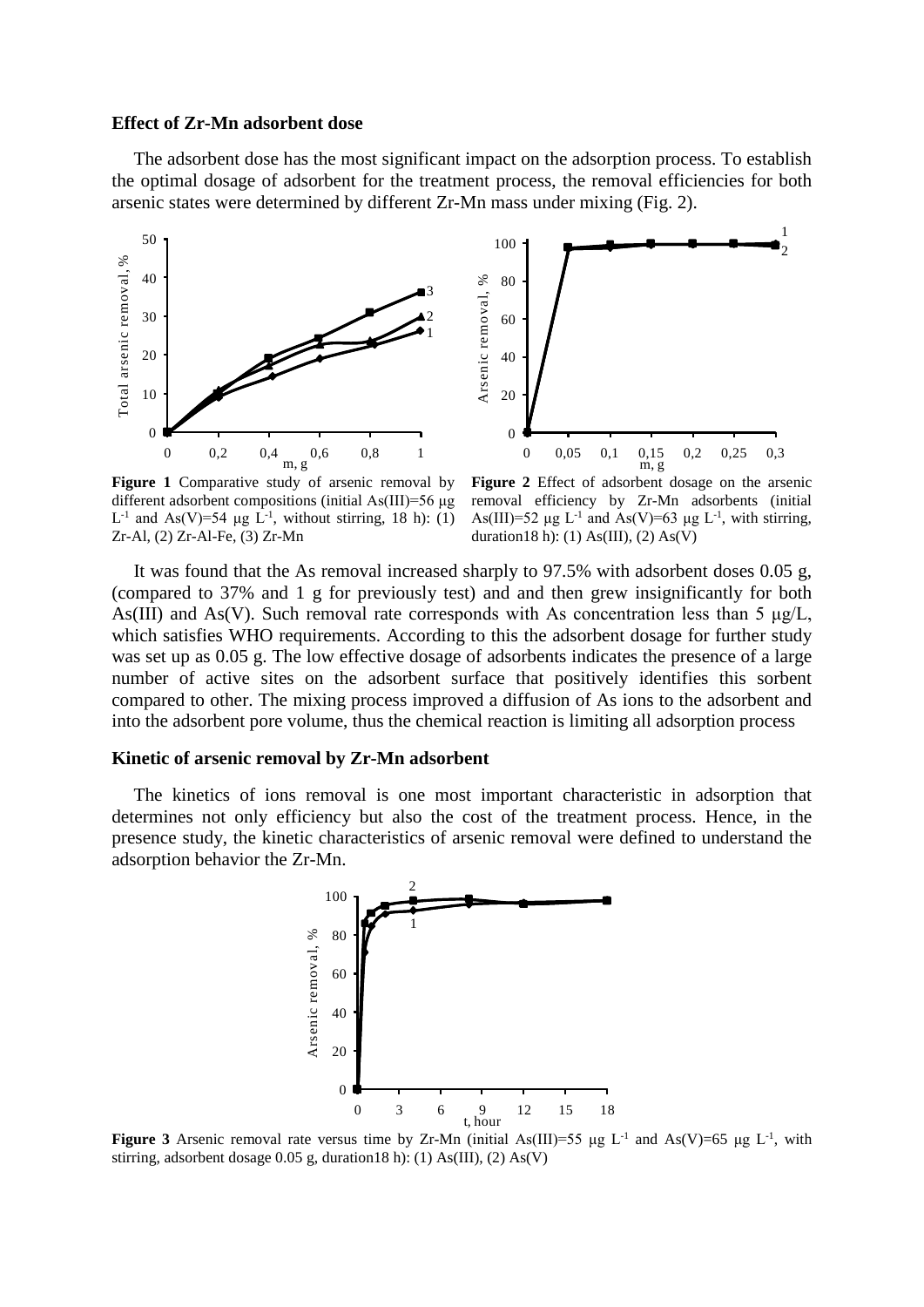Figure 3 shows the adsorption data of As(III) and As(V) by  $Zr$ -Mn during 18 h. As seen from the Fig. 3 the adsorption of As(III) and As(V) was rapid in the first 30 min, when the removal efficiency achieved 70% and 86%, respectively. The removal rates for As(V) and As(III) were 95% and 91% after 2 hr that satisfies the WHO requirements. However, the adsorption equilibrium for both  $As(III)$  and  $As(V)$  was reached just after 8 hr with arsenic removal rate 96% and 98.5%, respectively. Such results are compatible with the data obtained by other researchers (Sun et al., 2013). To better describe the removal kinetics for arsenic species, the experimental data were fitted with Lagergren pseudo first-order kinetic model and the pseudo second-order kinetic model (Sun et al., 2013). The kinetic data for arsenic removal by Zr-Mn adsorbent are presented in Table 2.

|        | <b>Pseudo first-order</b> |                              |                   |                | <b>Pseudo second-order</b>   |               |        |
|--------|---------------------------|------------------------------|-------------------|----------------|------------------------------|---------------|--------|
|        | $q_{e, exp}$              | <b>G</b> <sub>e</sub> , calc | K <sub>1</sub>    | $\mathbf{R}^2$ | <b>G</b> <sub>e</sub> , calc | K2,           | $R^2$  |
|        | (mg/g)                    | (mg/g)                       | $\text{min}^{-1}$ |                | (mg/g)                       | $(g/mg \min)$ |        |
| As(11) | 0.270                     | ).074                        | 0.005             | 0.887          | 271                          | 0.388         | >0.999 |
| As(V)  |                           | 123                          | .02 <sub>1</sub>  | ገ 912          | በ 317                        | .476          | >0.999 |

**Table 2** Coefficients for pseudo first-order and pseudo second-order kinetic models

The values of correlation coefficient  $R^2$  for the pseudo first-order model are around 89% and 91% for As(III) and As(V), respectively, and calculated equilibrium capacities are lower than determined by experiment. The  $R^2$  value for the pseudo second-order model are extremely high (>0.999) that means the experimental data of arsenic removal by Zr-Mn adsorbent fitted the pseudo second-order model and chemisorption dominated in the adsorption process. The difference between adsorption rate for As(V) and As(III) can be explained with several reasons: the difference between anion radius of As(V) and As(III state (Sun et al., 2013); existed As(III) ions as neutral ions under the experimental conditions; and, the oxidizing As(III) state to As(V) by manganese during the initial reaction period (Kong, Wang, Hu, & Olusegun, 2014). Therefore, the application of composite adsorbents based on manganese oxide can accelerate the removal process of As from water.

#### **Adsorption isotherm of Zr-Mn adsorbent**

The aim of adsorption isotherm studies is to define the specific relation between the equilibrium concentrations of As ions in the solution after sorption and the adsorbed by porous material as Zr-Mn. The adsorption isotherms of Zr-Mn adsorbent for As(III) and As(V) are presented in Figure 4.



**Figure 4** Adsorption isotherms of As(III) (1) and As(V) (2) on Zr-Mn (initial total As: 110-330  $\mu$ g L<sup>-1</sup>, with stirring, adsorbent dosage 0.05 g, duration18 h)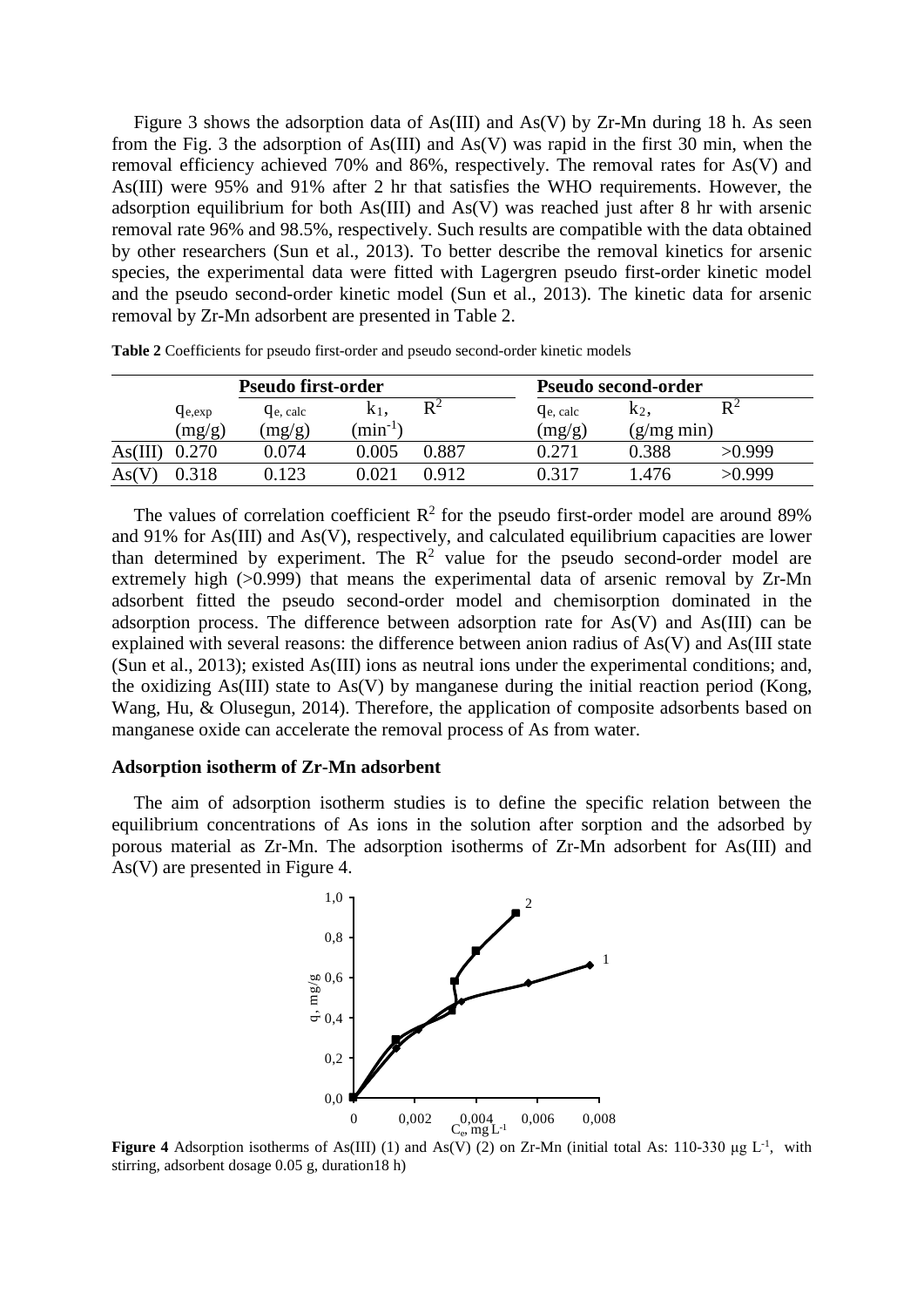The isotherm results were analyzed using two common isotherms including the Langmuir and Freundlich and were used to represent the equilibrium data for  $As(III)$  and  $As(V)$ adsorption process (Table 3).

|        | Langmuir model                |        |        |        | <b>Freundlich model</b> |                |  |
|--------|-------------------------------|--------|--------|--------|-------------------------|----------------|--|
|        | Чm                            |        |        |        |                         | $\mathbf{D}^2$ |  |
| As(III | .068                          | 218.58 | 997 (، | ۔ 806۔ | 0.564                   | 0.978          |  |
| As(    | $\bigcap$ $\bigcap$ $\bigcap$ | IN3 35 | በ 911  | .807   |                         | 0.907          |  |

**Table 3** Isotherm parameters for As(III) and As(V) adsorption on Zr-Mn adsorbent

The correlation coefficient  $R^2$  of the Langmuir isotherms for As(III) and As(V) are 0.997 and 0.911, while those for Freundlich model are 0.978 and 0.907 for As(III) and As(V), respectively. Higher regression coefficients for suggested that Langmuir model is suitable to describe the adsorption behavior of As(III) and As(V) by Zr-Mn composite adsorbents. Although most authors noted that the process of As adsorption on metal oxide adsorbents describes by Freundlich model, the obtained result is easily explained by the low initial concentration of arsenate in solution. The high value of the specific surface area of Zr-Mn adsorbent, micropores and low concentration of As ions promote the formation of a monolayer cover on the adsorbent surface. The adsorbent had high Langmuir constant (b), which indicated the higher affinity of the adsorbent for the adsorbate, especially for As(III) in this study (Al-Anber, 2011). The Zr-Mn adsorbent had a higher adsorption capacity to As(V) than As(III), 2.224 and 1.068 mg/g, respectively. This suggested that Zr-Mn composite adsorbent is more effective for As(V) than As(III) removal, but it can be solved with oxidizing the trivalent state by manganese.

## **Effect of co-existing anions**

In natural or tap water in other countries, several components might exist, which can compete with arsenic anions for the same adsorption sites. In this study, anions of Cl<sup>-</sup>, SO<sub>4</sub><sup>2</sup> and  $CO<sub>3</sub><sup>2</sup>$  are used to test the effect of co-existing impurities. The corresponding results were illustrated in Figure 5(a and b).



**Figure 5** The effect of co-existing anions on removal of As(III) (a) and As(V) (b) (initial As(III): 51-140  $\mu$ g L<sup>-1</sup>, As(V): 59-190  $\mu$ g L<sup>-1</sup>, anion concentration 1 mmol L<sup>-1</sup> with stirring, adsorbent dosage 0.05 g, duration18 h, pH=7.8 $\pm$ 0.2): (1) without any addition anions, (2) with Cl<sup>-</sup>, (3) with SO<sub>4</sub><sup>2-</sup>, (4) with CO<sub>3</sub><sup>2-</sup>

The presence of co-existing anions had little or no effect on As(III) removal, especially Cland  $SO_4^2$ , which probably do not compete with arsenite ions. With increasing initial concentration of trivalent arsenic state,  $CO_3^2$  began to effect on arsenic (III) removal, decreasing the efficiency to around 4%. The results for As(V) removal showed also little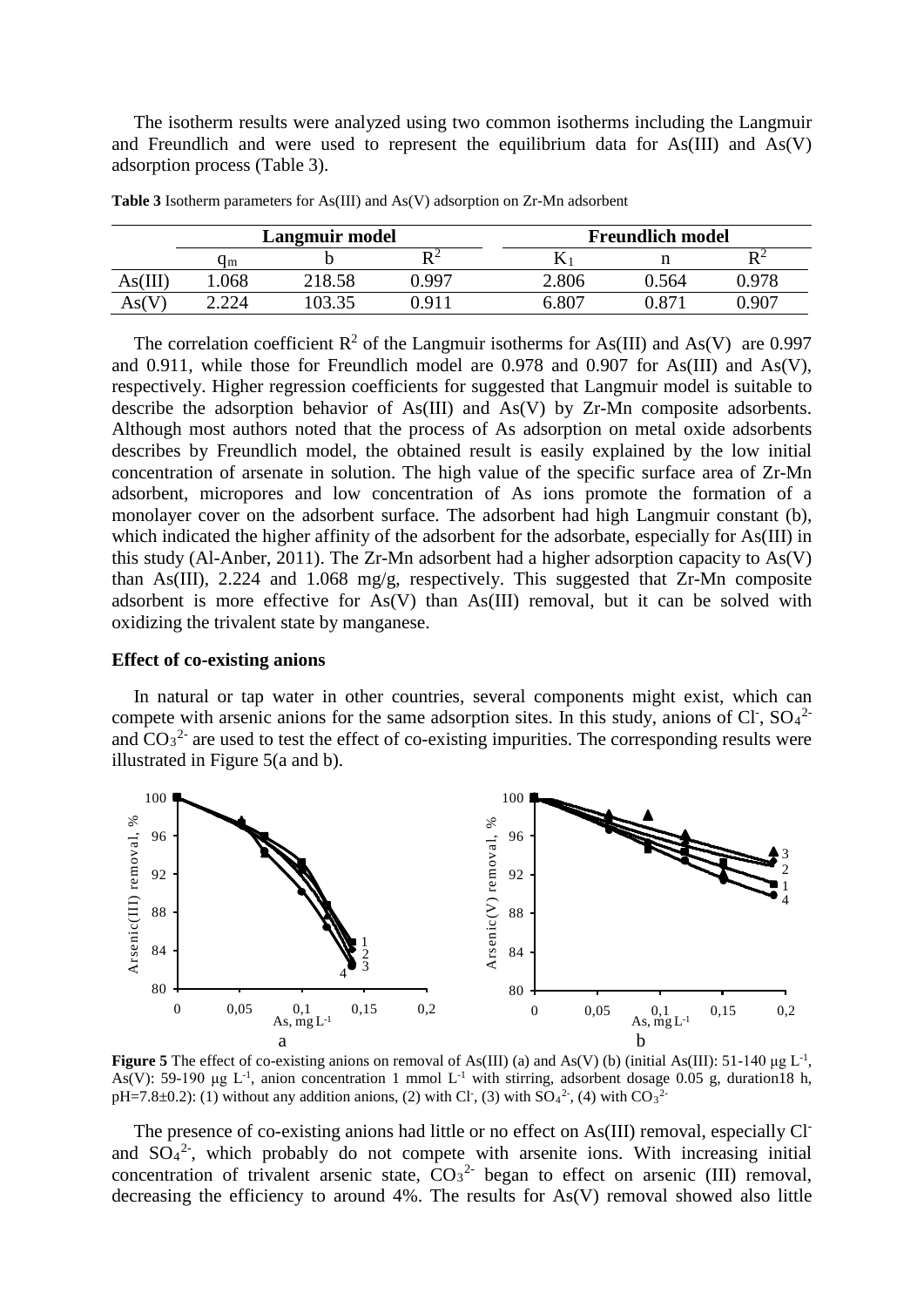impact of Cl<sup>-</sup> and  $SO_4^2$ <sup>-</sup> on the treatment efficiency with raising of the initial arsenic concentration and the negative effect of  $CO<sub>3</sub><sup>2</sup>$  presence. The observed negligible change in removal percentage of arsenic in the presence of with Cl<sup>-</sup> and SO<sub>4</sub><sup>2-</sup> and decreased arsenic removal inducted by the presence of  $CO_3^2$  could be explained based on the types of bonding interaction. The chloride anion could only form outer-sphere complex with metal (hydr)oxides, at the same, at pH>6, sulfate ions would be adsorbed predominantly through this complexation. In contrast, the arsenic oxyanions form stronger bonded inner-sphere complex with the adsorbents via the ligand exchange mechanism. Therefore, chloride and sulfate anions could not obvious impact on the As removal by Zr-Mn adsorbent. The greater influence of the (bi)carbonate anion presence can be explained by not only the formation inner-sphere complex, but also the stable complex with arsenite, thus enhanced the mobilization of adsorbed As(III) (Shan & Tong, 2013). To check the influence of co-existing on the As adsorption mechanism, the isotherm adsorptions for all type of water were analyzed. The results demonstrate that Langmuir model fitted the adsorption isotherms data a little better than Freundlich.

## **Effect of pH on arsenic removal**

The influence of an initial solution pH (from 4 to 10) on removal of  $As(III)$  and  $As(V)$ adsorption onto Zr-Mn was studied, as shown in Figure 6a. Clearly, the arsenic removal was depending on pH, with increasing the adsorption under acid condition, however the pH impact is not too big as presented in (Sun et al., 2013), 2 and 4% for As(III) and As(V), respectively. The point of zero charge ( $pH_{PZC}$ ) of Zr-Mn adsorbent was measured as the difference between initial and final pH value (Figure 6, b).



**Figure 6** Effect of pH on the arsenic removal by Zr-Mn composite adsorbent (a) and change of pH vs initial pH for determination of ZPC of adsorbent (b) (initial As(III)=45 µg L<sup>-1</sup>, As(V)=65 µg L<sup>-1</sup>, with stirring, adsorbent dosage  $0.05$  g, duration18 h): (1) As(III), (2) As(V)

According to the graph,  $pH_{PZC} = 7.5$  for Zr-Mn adsorbents and, at  $pH$  is greater than this value, the surface are negatively charged and the electrostatic repulsive force between AsO43- and adsorbent surface raised due to the more negative zeta potential of the adsorbent. Because As(III) species have a lower negative charge compared to As(V) in the range of 3-9, they do not exhibit same repulsion (Sun et al., 2013). Thereby the Zr-Mn composite adsorbent fabricated in this study with the small dosage of 0.1 g  $L^{-1}$  is able to treat As contaminated water at initial concentration about 100  $\mu$ g L<sup>-1</sup> to WHO required level at a wide range pH from 4 to 10.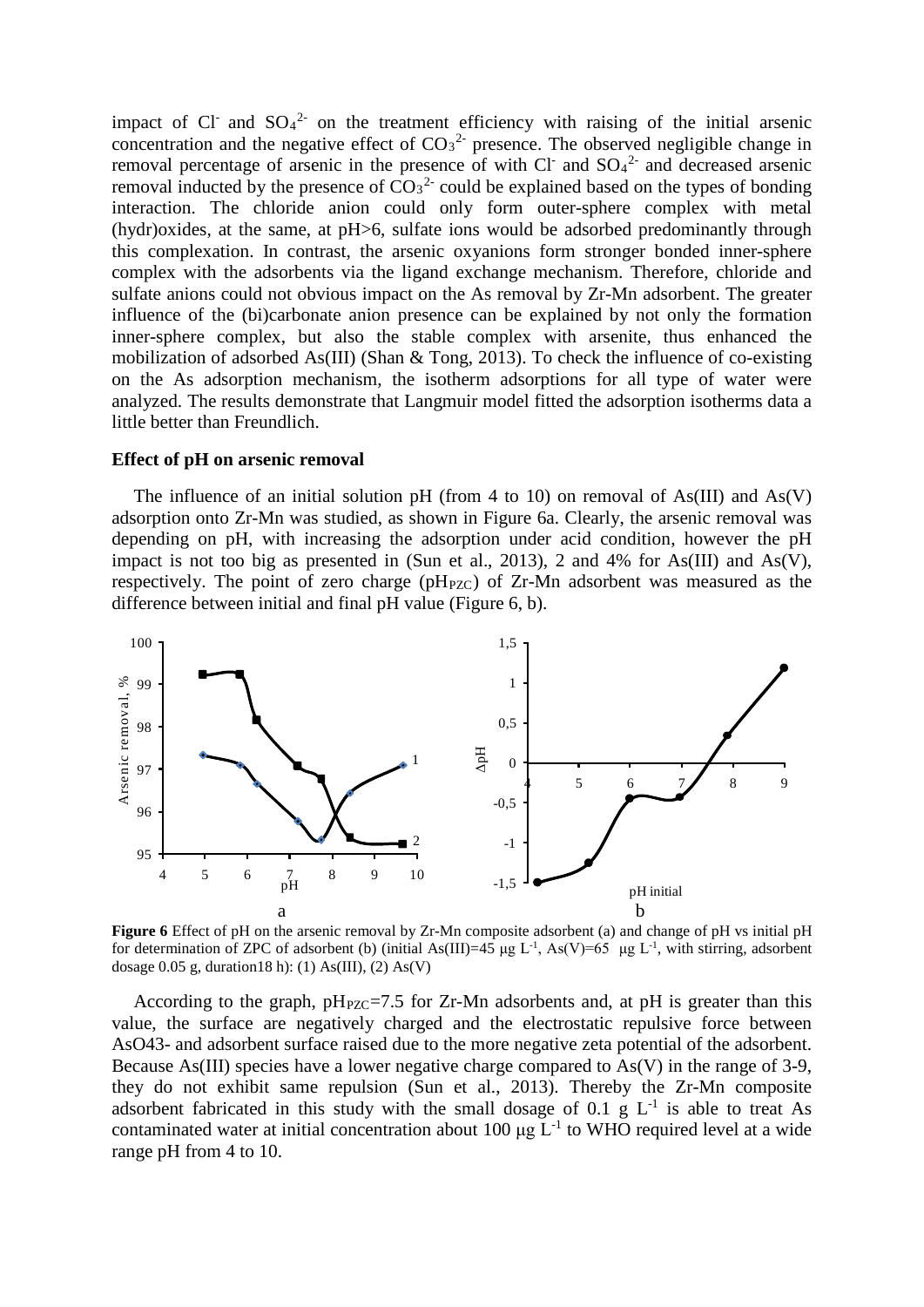## **Conclusions**

Three different types of adsorbents based on ZOH with impurities of  $Al_2O_3$ , Fe<sub>2</sub>O<sub>3</sub> and Mn3O4 have been synthesized by sol-gel method to remove arsenic from drinking water. Based on adsorption study without mixing the most effective Z-Mn composite adsorbent was chosen for further experiments with the optimal dosage 0.05 g. The removal efficiency for As(V) and As(III) achieved 95% and 91%, respectively, after 2 hr that satisfies the WHO requirements, while the adsorption equilibrium for both As(III) and As(V) was reached just after 8 hr with arsenic removal rate 96% and 98.5%. The maximum adsorption capacities for arsenite and arsenate were 1.68 and 2.24 mg  $g^{-1}$  from the low concentrated solution (maximum  $0.3$  mg  $L^{-1}$ ). The carbonate anion had the greatest effect on arsenic removal but decreased arsenic removal efficiency not bigger than on 4%. The adsorption of As(III) and As(V) by Zr-Mn was effective over a wide pH range of 4-10. These results indicated that Z-MN composite adsorbent is an attractive adsorbent for the removal both As(III) and As(V) from drinking water without any pretreatment.

#### **References**

Arcibar-Orozco, J. A., Josue, D.-B., Rios-Hurtado, J. C., & Rangel-Mendez, J. R. (2014). Influence of iron content, surface area and charge distribution in the arsenic removal by activated carbons. *Chemical Engineering Journal, 249*(0), 201-209. doi:<http://dx.doi.org/10.1016/j.cej.2014.03.096>

Al-Anber, M. A. (2011). Thermodynamics Approach in the Adsorption of Heavy Metals. In J. C. M. Piraján (Ed.), *Thermodynamics – Interaction Studies – Solids, Liquids and Gases* (pp. 737–765). InTech. Retrieved from http://cdn.intechopen.com/pdfs-wm/21870.pdf

Chen, L., Xin, H., Fang, Y., Zhang, C., Zhang, F., Cao, X., Li, X. (2014). Application of Metal Oxide Heterostructures in Arsenic Removal from Contaminated Water. *Journal of Nanomaterials*, *2014*, 1–10. doi:10.1155/2014/793610

Chepurna, I., Smotraev, R., Kanibolotsky, V., & Strelko, V. (2011). Colloidal and chemical aspects of nanosized hydrated zirconium dioxide synthesized via a sol-gel process. *Journal of Colloid and Interface Science*, *356*(2), 404–11. doi:10.1016/j.jcis.2010.12.086

Cui, H., Li, Q., Gao, S., & Shang, J. K. (2012). Strong adsorption of arsenic species by amorphous zirconium oxide nanoparticles. *Journal of Industrial and Engineering Chemistry*, *18*(4), 1418–1427. doi:10.1016/j.jiec.2012.01.045

Cui, H., Su, Y., Li, Q., Gao, S., & Shang, J. K. (2013). Exceptional arsenic (III,V) removal performance of highly porous, nanostructured ZrO2 spheres for fixed bed reactors and the full-scale system modeling. *Water Research*, *47*(16), 6258–68. doi:10.1016/j.watres.2013.07.040

Dart, R. C. (2004). *Medical toxicology* (3rd ed., pp. 1393 – 1401). Philadelphia: Williams & Wilkins.

Daus, B., Wennrich, R., & Weiss, H. (2004). Sorption materials for arsenic removal from water: a comparative study. *Water Research*, *38*(12), 2948–54. doi:10.1016/j.watres.2004.04.003

Elizalde-González, M. P., Mattusch, J., Einicke, W.-D., & Wennrich, R. (2001). Sorption on natural solids for arsenic removal. *Chemical Engineering Journal*, *81*(1-3), 187–195. doi:10.1016/S1385-8947(00)00201-1

Fauskrud, M. (2013). *Removal of Arsenic Using Reverse Osmosis*. Norwegian University of Life Sciences.

Fawell, J. K., & Mascarenhas, R. (2011). Arsenic in Drinking-water. Background document for development of WHO Guidelines for Drinking-water Quality. In J. Cotruvo, M. Giddings, P. Jackson, Y. Magara, A. V. F. Ngowi, & E. Ohanian (Eds.), *Guidelines for Drinking-water Quality* (4th ed., p. 24). Geneva: WHO press. Retrieved from http://www.who.int/water\_sanitation\_health/dwq/chemicals/arsenic.pdf

Huang, Y. X., Yang, J. K., & Keller, A. A. (2014). Removal of Arsenic and Phosphate from Aqueous Solution by Metal (Hydr-)oxide Coated Sand. Acs Sustainable Chemistry & Engineering, 2(5), 1128-1138. doi: 10.1021/sc400484s

Katsoyiannis, I. A., & Zouboulis, A. I. (2004). Application of biological processes for the removal of arsenic from groundwaters. *Water Research*, *38*(1), 17–26. doi:10.1016/j.watres.2003.09.011